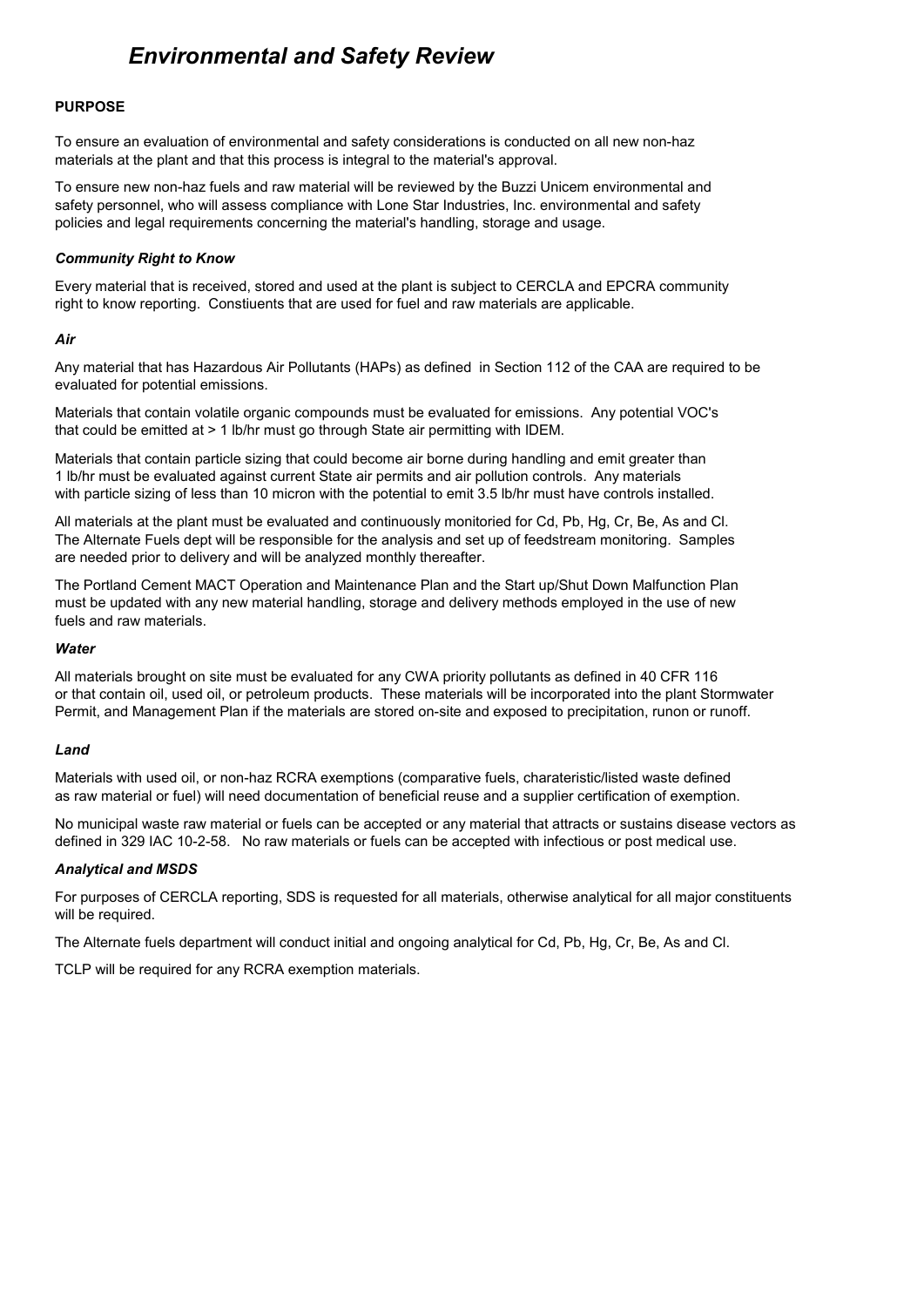

# **BUZZI UNICEM USA Alternate Nonhaz Solid Fuel and Raw Materials Profile**

**3301 South County Road 150 West \* PO Box 482 \* Greencastle, Indiana 46135** 

Please complete the attached completely and accurately. Submit this waste profile with a representative sample of the material you would like us to consider as an alternate fuel or raw material. You can submit the application and sample to the address above.

#### **Page 1. Profile**

All questions must be answered completely and accurately about the waste stream you would like considered. We require a separate profile for each stream generated. In addition, US EPA has asked us to request suppliers to provide available information regarding EPCRA 313 (TRI - Form R) reportable chemicals. Please include any outside analytical that may be available, including any available MSDS's as supplemental information to each profile. Be sure to sign and date the profile before submission.

## **Page 2. Regulatory List**

It is Buzzi's intention to maintain compliance with all environmental regulations. In order to assure compliance with all environmental permits, this sign-off sheet has been prepared to identify certain critical compounds that the facility must track or otherwise may be limited to handle. The Hazardous Air Pollutants (HAPS) list is included on Page 3 to assist in determining what compounds must be considered. Please provide as much information as is known about the waste stream. Be sure to sign and date the regulatory sheet before submission.

#### **Page 3. HAPS List**

For use in completing Page 2, this Clean Air Act HAPS list has been provided to assist in determining compounds of interest.

#### **Page 4. Credit Application**

Please complete the Lone Star Credit Application if you are not currently approved to ship materials to the Lone Star Facility and the material will have a disposal fee charged.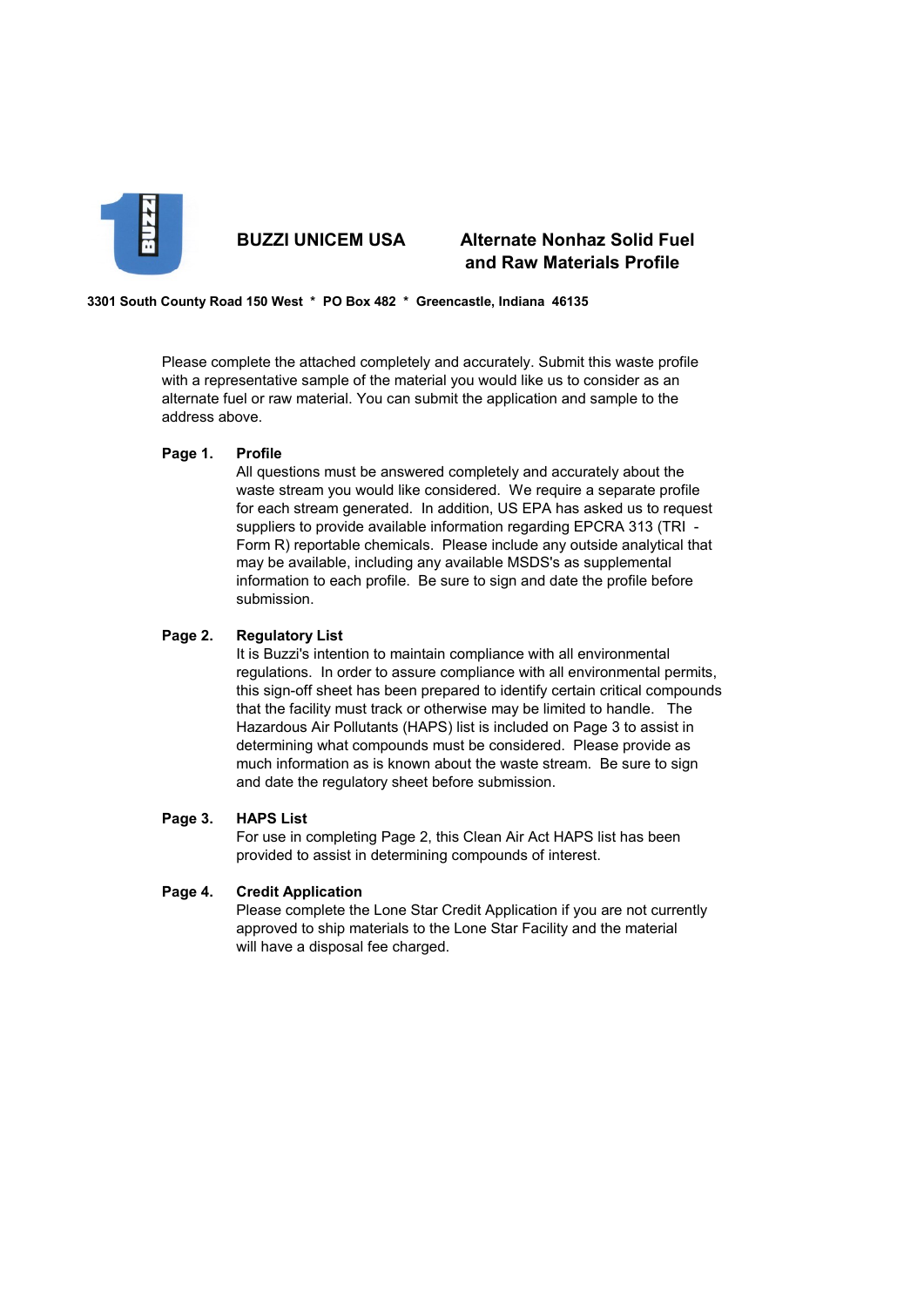| Profile No. | TBD |
|-------------|-----|
|             |     |

| m                                                                                                                                                                                                                                                                                                                                                                                                                                                                                                    | <b>BUZZI UNICEM USA</b>                                                               | <b>ALTERNATE FUELS</b>   |                                                 | (This number must appear on bill of lading)<br><b>Date Received</b>                                                                                |                                                                                                                                                                                                                                |
|------------------------------------------------------------------------------------------------------------------------------------------------------------------------------------------------------------------------------------------------------------------------------------------------------------------------------------------------------------------------------------------------------------------------------------------------------------------------------------------------------|---------------------------------------------------------------------------------------|--------------------------|-------------------------------------------------|----------------------------------------------------------------------------------------------------------------------------------------------------|--------------------------------------------------------------------------------------------------------------------------------------------------------------------------------------------------------------------------------|
| ALTERNATE FUEL AND RAW MATERIAL PROFILE SHEET                                                                                                                                                                                                                                                                                                                                                                                                                                                        |                                                                                       |                          |                                                 | rev. 7 18/10/2017                                                                                                                                  | Page 1 of 4                                                                                                                                                                                                                    |
| A. GENERATOR INFORMATION                                                                                                                                                                                                                                                                                                                                                                                                                                                                             |                                                                                       |                          |                                                 | <b>B. BILLING INFORMATION (IF DIFFERENT)</b>                                                                                                       |                                                                                                                                                                                                                                |
| <b>GENERATOR NAME:</b>                                                                                                                                                                                                                                                                                                                                                                                                                                                                               |                                                                                       |                          | <b>COMPANY NAME:</b>                            |                                                                                                                                                    |                                                                                                                                                                                                                                |
| <b>FACILITY ADDRESS:</b>                                                                                                                                                                                                                                                                                                                                                                                                                                                                             |                                                                                       |                          | <b>BILLING ADDRESS:</b>                         |                                                                                                                                                    |                                                                                                                                                                                                                                |
|                                                                                                                                                                                                                                                                                                                                                                                                                                                                                                      |                                                                                       |                          |                                                 |                                                                                                                                                    |                                                                                                                                                                                                                                |
|                                                                                                                                                                                                                                                                                                                                                                                                                                                                                                      |                                                                                       |                          |                                                 |                                                                                                                                                    |                                                                                                                                                                                                                                |
|                                                                                                                                                                                                                                                                                                                                                                                                                                                                                                      |                                                                                       |                          | <b>BILLING CONTACT:</b>                         |                                                                                                                                                    |                                                                                                                                                                                                                                |
| <b>FACILITY CONTACT:</b><br><b>EMAIL ADDRESS:</b>                                                                                                                                                                                                                                                                                                                                                                                                                                                    |                                                                                       |                          | <b>SALES CONTACT:</b><br><b>EMAIL ADDRESS:</b>  |                                                                                                                                                    |                                                                                                                                                                                                                                |
| PHONE:                                                                                                                                                                                                                                                                                                                                                                                                                                                                                               | Fax                                                                                   |                          | PHONE:                                          | Fax:                                                                                                                                               |                                                                                                                                                                                                                                |
| EMERGENCY 24 HR #:                                                                                                                                                                                                                                                                                                                                                                                                                                                                                   |                                                                                       |                          | EMERGENCY 24 HR #:                              |                                                                                                                                                    |                                                                                                                                                                                                                                |
| <b>C. MATERIAL INFORMATION</b>                                                                                                                                                                                                                                                                                                                                                                                                                                                                       | Is the material a waste stream?                                                       |                          |                                                 |                                                                                                                                                    | ∐ YES I NO Process Generating Waste <i>please attach a narrative</i>                                                                                                                                                           |
| $\Box$ Hazardous (RCRA)                                                                                                                                                                                                                                                                                                                                                                                                                                                                              | Hazardous (DOT)                                                                       | Non-Hazardous            |                                                 |                                                                                                                                                    | we need a complete description of the process generating the waste                                                                                                                                                             |
| <b>DOT Description:</b>                                                                                                                                                                                                                                                                                                                                                                                                                                                                              |                                                                                       |                          |                                                 |                                                                                                                                                    | If hazardous STOP here. Material can NOT be used as non-hazardous alternate fuel or raw material.                                                                                                                              |
| <b>MATERIAL CLASSIFICATION</b>                                                                                                                                                                                                                                                                                                                                                                                                                                                                       |                                                                                       |                          |                                                 |                                                                                                                                                    |                                                                                                                                                                                                                                |
| How was the material determined to be non-hazardous?                                                                                                                                                                                                                                                                                                                                                                                                                                                 |                                                                                       | Process Knowledge        |                                                 | Test per 40 CFR 261. Date last characterized                                                                                                       |                                                                                                                                                                                                                                |
| What are the two primary constituents?<br>ARE THERE ANY SPECIAL HANDLING / STORAGE CONSIDERATIONS (i.e. for CAA or CWA)? [ If yes, describe:                                                                                                                                                                                                                                                                                                                                                         |                                                                                       |                          |                                                 |                                                                                                                                                    |                                                                                                                                                                                                                                |
| Method of Shipment:   Bulk Truck   Drum   Gaylord Box                                                                                                                                                                                                                                                                                                                                                                                                                                                |                                                                                       |                          | $\Box$ Other<br>Specify if other:               |                                                                                                                                                    |                                                                                                                                                                                                                                |
| Annual quantity                                                                                                                                                                                                                                                                                                                                                                                                                                                                                      |                                                                                       | $\Box$ On going business |                                                 | One Time Event                                                                                                                                     |                                                                                                                                                                                                                                |
| <b>D. CHEMICAL AND PHYSICAL PROPERTIES</b>                                                                                                                                                                                                                                                                                                                                                                                                                                                           |                                                                                       |                          | (Supply outside analytical / TCLP if available) |                                                                                                                                                    |                                                                                                                                                                                                                                |
| Color                                                                                                                                                                                                                                                                                                                                                                                                                                                                                                | Odor                                                                                  | Flash Point              |                                                 | Viscosity________________cps                                                                                                                       | pH                                                                                                                                                                                                                             |
| Estimated water content                                                                                                                                                                                                                                                                                                                                                                                                                                                                              | %                                                                                     |                          |                                                 |                                                                                                                                                    |                                                                                                                                                                                                                                |
| Estimated heat value                                                                                                                                                                                                                                                                                                                                                                                                                                                                                 | (Btu/Lb)                                                                              |                          |                                                 | Provide information and analysis on Regulatory Limited Substances                                                                                  |                                                                                                                                                                                                                                |
| Estimated Halogen Content (%): Br___, Cl___, Fl___, I____                                                                                                                                                                                                                                                                                                                                                                                                                                            |                                                                                       |                          | at the Greencastle Cement Plant on Page 2       |                                                                                                                                                    |                                                                                                                                                                                                                                |
| Estimated concentration of sulfur<br>_____________%<br>Estimated weight_________ lb/gal, Bulk Density _______ lb/cu. ft                                                                                                                                                                                                                                                                                                                                                                              |                                                                                       |                          |                                                 |                                                                                                                                                    |                                                                                                                                                                                                                                |
| Estimated cement compound content (%):                                                                                                                                                                                                                                                                                                                                                                                                                                                               |                                                                                       |                          |                                                 | CaO_____, SiO_____, Al <sub>2</sub> O <sub>3</sub> _____, MgO_____, SO <sub>3</sub> _____, Na <sub>2</sub> O_____, K <sub>2</sub> O_____, ZnO_____ |                                                                                                                                                                                                                                |
| <b>Physical State</b>                                                                                                                                                                                                                                                                                                                                                                                                                                                                                | $\Box$ Liquid $\Box$ Semi-Solid                                                       | $\Box$ Powder $\Box$     | Solid $\Box$ Granular $\Box$ Other              |                                                                                                                                                    | Describe: The contract of the contract of the contract of the contract of the contract of the contract of the contract of the contract of the contract of the contract of the contract of the contract of the contract of the  |
| Does the material have a strong odor? $\Box$ Yes $\Box$ No                                                                                                                                                                                                                                                                                                                                                                                                                                           |                                                                                       |                          | If yes, what are the constituents of concern?   |                                                                                                                                                    |                                                                                                                                                                                                                                |
| Does the material contain any Hazardous Air Pollutants (see list on Page 3)?                                                                                                                                                                                                                                                                                                                                                                                                                         |                                                                                       |                          |                                                 | $\Box$ YES $\Box$ NO If yes, list on Page 2.                                                                                                       |                                                                                                                                                                                                                                |
| <b>E. CHEMICAL COMPOSITION</b>                                                                                                                                                                                                                                                                                                                                                                                                                                                                       |                                                                                       | (Supply SDS)             |                                                 |                                                                                                                                                    |                                                                                                                                                                                                                                |
| Compound (CAS # If Available)                                                                                                                                                                                                                                                                                                                                                                                                                                                                        |                                                                                       | Percentage               | Compound (CAS # If Available)                   |                                                                                                                                                    | Percentage                                                                                                                                                                                                                     |
|                                                                                                                                                                                                                                                                                                                                                                                                                                                                                                      |                                                                                       |                          |                                                 |                                                                                                                                                    |                                                                                                                                                                                                                                |
|                                                                                                                                                                                                                                                                                                                                                                                                                                                                                                      |                                                                                       |                          |                                                 |                                                                                                                                                    |                                                                                                                                                                                                                                |
|                                                                                                                                                                                                                                                                                                                                                                                                                                                                                                      |                                                                                       |                          |                                                 |                                                                                                                                                    |                                                                                                                                                                                                                                |
|                                                                                                                                                                                                                                                                                                                                                                                                                                                                                                      |                                                                                       |                          |                                                 |                                                                                                                                                    |                                                                                                                                                                                                                                |
|                                                                                                                                                                                                                                                                                                                                                                                                                                                                                                      |                                                                                       |                          |                                                 |                                                                                                                                                    |                                                                                                                                                                                                                                |
|                                                                                                                                                                                                                                                                                                                                                                                                                                                                                                      |                                                                                       |                          |                                                 |                                                                                                                                                    |                                                                                                                                                                                                                                |
| <b>WARRANTIES AND CERTIFICATIONS</b>                                                                                                                                                                                                                                                                                                                                                                                                                                                                 |                                                                                       |                          |                                                 |                                                                                                                                                    |                                                                                                                                                                                                                                |
| The following substances will not be accepted as an alternate fuel or raw material by Lone Star Industries.                                                                                                                                                                                                                                                                                                                                                                                          |                                                                                       |                          |                                                 |                                                                                                                                                    |                                                                                                                                                                                                                                |
| Biological/Infectious wastes                                                                                                                                                                                                                                                                                                                                                                                                                                                                         | <b>TSCA regulated materials</b>                                                       |                          | Reactive cyanides                               |                                                                                                                                                    | <b>Explosives</b>                                                                                                                                                                                                              |
| <b>Municipal Mixed Waste</b>                                                                                                                                                                                                                                                                                                                                                                                                                                                                         | Low Btu fuel $($ < 2,500 Btu/lb)                                                      |                          | Reactive sulfides                               |                                                                                                                                                    | Mercury                                                                                                                                                                                                                        |
| Radioactive materials                                                                                                                                                                                                                                                                                                                                                                                                                                                                                | PCB regulated materials (>40 ppm)                                                     |                          |                                                 | Pyrophoric materials                                                                                                                               | Incompatible Materials                                                                                                                                                                                                         |
| Page 2 of this profile includes information regarding certain regulatory limited substances. Please complete the page and sign. Page 3 of this profile includes<br>a list of Hazardous Air Pollutants (HAPs). Please consider the compounds on this list when completing the regulatory certification on Page 2.                                                                                                                                                                                     |                                                                                       |                          |                                                 |                                                                                                                                                    |                                                                                                                                                                                                                                |
| The sample submitted is representative of the material stream, any significant changes to the above described materials will require notification and<br>a new ARM Profile Sheet to be submitted prior to shipment. By signature below, the generator or it's duly authorized representative, hereby represents and<br>warrants that to the best of its knowledge the information contained herein is true, accurate and complete in all respects and that all known hazards<br>have been disclosed. |                                                                                       |                          |                                                 |                                                                                                                                                    |                                                                                                                                                                                                                                |
|                                                                                                                                                                                                                                                                                                                                                                                                                                                                                                      |                                                                                       |                          |                                                 |                                                                                                                                                    |                                                                                                                                                                                                                                |
| Signature: the contract of the contract of the contract of the contract of the contract of the contract of the contract of the contract of the contract of the contract of the contract of the contract of the contract of the                                                                                                                                                                                                                                                                       |                                                                                       |                          |                                                 |                                                                                                                                                    | Date: the contract of the contract of the contract of the contract of the contract of the contract of the contract of the contract of the contract of the contract of the contract of the contract of the contract of the cont |
|                                                                                                                                                                                                                                                                                                                                                                                                                                                                                                      | Note: A complete Waste Characterization or SDS may suffice for sections D and E above |                          |                                                 |                                                                                                                                                    |                                                                                                                                                                                                                                |

**Note: A complete Waste Characterization or SDS may suffice for sections D and E above.**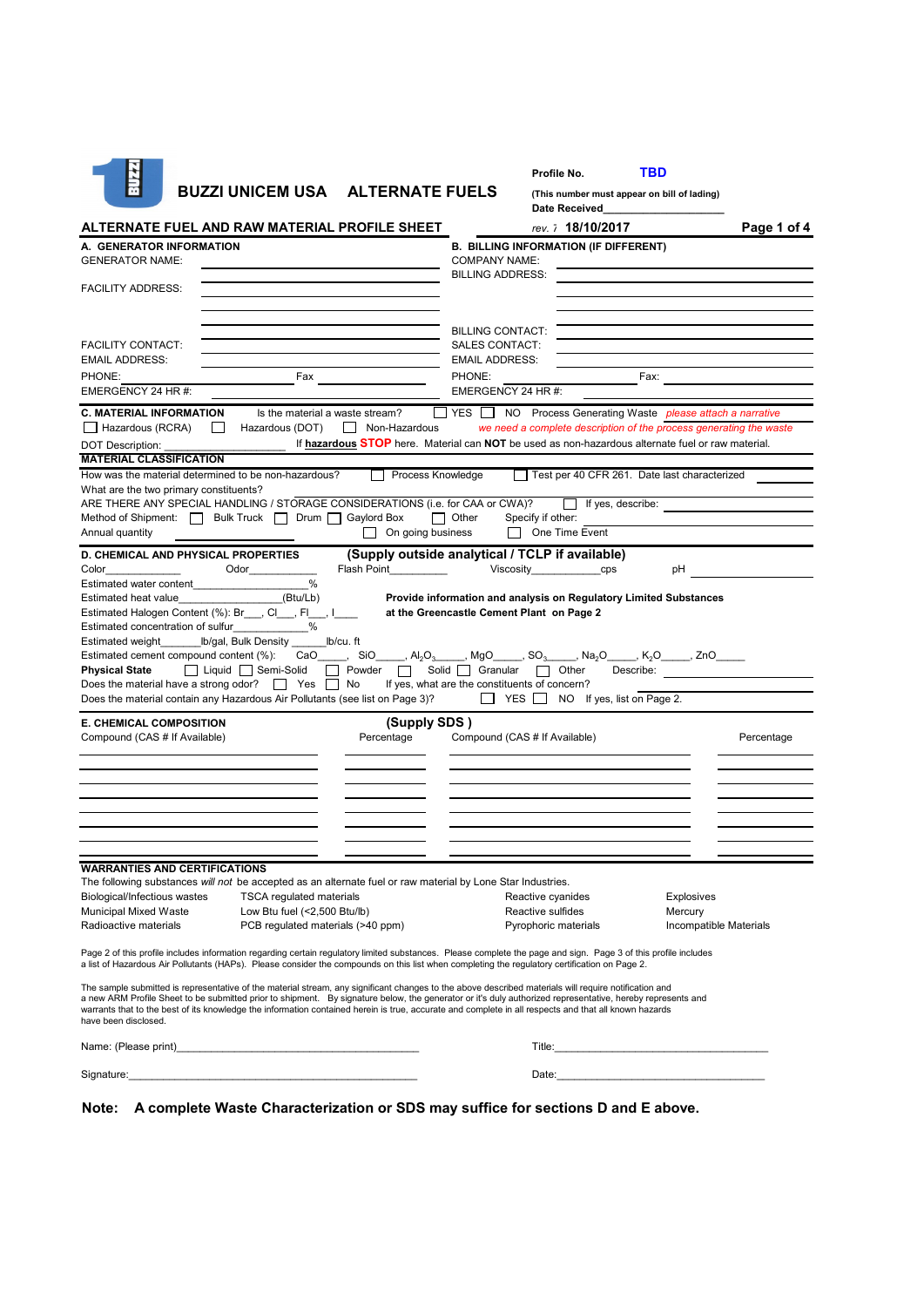| <b>REGULATORY LIMITED SUBSTANCES AT THE GREENCASTLE CEMENT PLANT</b> |                        |                |                                            |                                                                          |                                             |  |  |
|----------------------------------------------------------------------|------------------------|----------------|--------------------------------------------|--------------------------------------------------------------------------|---------------------------------------------|--|--|
| <b>Compound/Chemicals</b>                                            | <b>Test Method</b>     | <b>Present</b> | Concentration,<br><b>If Known</b><br>(ppm) | <b>May Be Present Above</b><br><b>Screening Threshold</b><br>(Check box) | Screening<br><b>Threshold</b><br>(% or ppm) |  |  |
|                                                                      |                        |                |                                            |                                                                          |                                             |  |  |
| Halogens (%)                                                         | SW846 5050 & 9056A     |                |                                            |                                                                          | 2%                                          |  |  |
| (Total chlorine/chloride; fluoride)                                  |                        |                |                                            |                                                                          |                                             |  |  |
| Organic Compounds *                                                  |                        |                |                                            |                                                                          |                                             |  |  |
| <b>Total Volatile Organic Compounds</b>                              | EPA624 or SW846 8260B  |                |                                            |                                                                          | 1%                                          |  |  |
| Organic HAPs present (list)                                          |                        |                |                                            |                                                                          |                                             |  |  |
|                                                                      |                        |                |                                            |                                                                          |                                             |  |  |
|                                                                      |                        |                |                                            |                                                                          |                                             |  |  |
|                                                                      |                        |                |                                            |                                                                          |                                             |  |  |
|                                                                      |                        |                |                                            |                                                                          |                                             |  |  |
| Total HAP Metals (ppm)                                               |                        |                |                                            |                                                                          |                                             |  |  |
| Antimony (Sb)                                                        | SW846 6010C            |                |                                            |                                                                          | $100$ ppm                                   |  |  |
| Arsenic (As)                                                         | SW846 6010C            |                |                                            |                                                                          | 100 ppm                                     |  |  |
| Beryllium (Be)                                                       | SW846 6010C            |                |                                            |                                                                          | 100 ppm                                     |  |  |
| Cadmium (Cd)                                                         | SW846 6010C            |                |                                            |                                                                          | 20 ppm                                      |  |  |
| Chromium (Cr)                                                        | SW846 6010C            |                |                                            |                                                                          | 100 ppm                                     |  |  |
| <b>Hexavalent Chromium</b>                                           |                        |                |                                            |                                                                          | 0 ppm                                       |  |  |
| Cobalt (Co)                                                          | SW846 6010C            |                |                                            |                                                                          | 100 ppm                                     |  |  |
| <b>Cyanide Compounds</b>                                             |                        |                |                                            |                                                                          | 0 ppm                                       |  |  |
| Lead (Pb)                                                            | SW846 6010C            |                |                                            |                                                                          | 100 ppm                                     |  |  |
| Manganese (Mn)                                                       | SW846 6010C            |                |                                            |                                                                          | 100 ppm                                     |  |  |
| Mercury (Hg)                                                         | SW846 7471B (or 7470A) |                |                                            |                                                                          | $0.2$ ppm                                   |  |  |
| Nickel (Ni)                                                          | SW846 6010C            |                |                                            |                                                                          | $100$ ppm                                   |  |  |
| Selenium (Se)                                                        | SW846 6010C            |                |                                            |                                                                          | 20 ppm                                      |  |  |
|                                                                      |                        |                |                                            |                                                                          |                                             |  |  |
| Fine mineral fibers (asbestos)                                       |                        |                |                                            |                                                                          | 0 ppm                                       |  |  |

\* See HAPs list on Page 3. Identify and list concentrations of any organic HAPS present in the alternate fuel or raw material stream.

(Check the appropriate box below)

n

回

appropriate.

Waste to be shipped to Lone Star as Non-Hazardous Alternate Raw Materials or Fuels *does not* contain any of the above listed chemicals that exceed any of the above screening quantities.

Waste to be shipped to Lone Star as Non-Hazardous Alternate Raw Materials or Fuels *may* contain the above listed chemicals in excess of the screening threshold quantity. Advance notice is required of any of the listed chemicals shipped to Lone Star that exceed the above specified limits. Materials that exceed the screening threshold may not be accepted.

#### **Generator Certification**

Name:

Signature:\_\_\_\_\_\_\_\_\_\_\_\_\_\_\_\_\_\_\_\_\_\_\_\_\_\_\_\_\_\_\_\_\_\_\_\_\_\_\_\_\_\_\_\_ Date:\_\_\_\_\_\_\_\_\_\_\_\_\_\_\_\_\_\_\_\_\_\_\_\_\_\_\_\_\_\_\_\_

| Date: |  |  |  |
|-------|--|--|--|
|       |  |  |  |

Company: Title: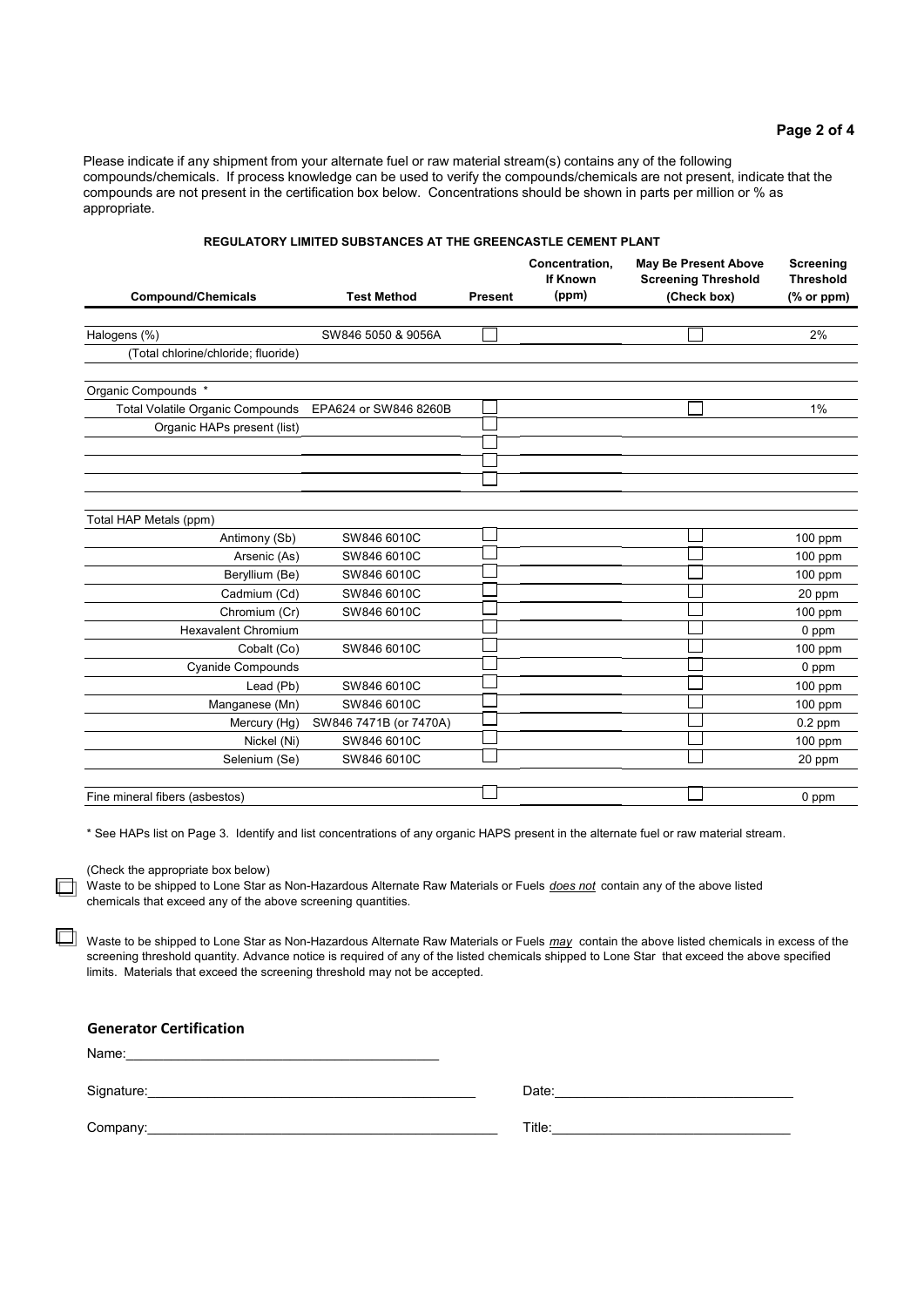**Page 3 of 4**

**CLEAN AIR ACT LIST OF HAPs**

| CAS     | Chemical                                  | CAS     | Chemical                                      | CAS     | Chemical                                   | CAS     | Chemical                                   |
|---------|-------------------------------------------|---------|-----------------------------------------------|---------|--------------------------------------------|---------|--------------------------------------------|
| Number  | Name                                      | Number  | Name                                          | Number  | Name                                       | Number  | Name                                       |
|         |                                           |         |                                               | 107211  | Ethylene glycol                            | 684935  | N-Nitroso-N-methylurea                     |
| 75070   | Acetaldehyde                              | 1319773 | Cresols/Cresylic acid (isomers and mixture)   | 151564  | Ethylene imine (Aziridine)                 | 62759   | N-Nitrosodimethylamine                     |
| 60355   | Acetamide                                 | 95487   | o-Cresol                                      | 75218   | Ethylene oxide                             | 59892   | N-Nitrosomorpholine                        |
| 75058   | Acetonitrile                              | 108394  | m-Cresol                                      | 96457   | Ethylene thiourea                          | 56382   | Parathion                                  |
| 98862   | Acetophenone                              | 106445  | p-Cresol                                      | 75343   | Ethylidene dichloride (1,1-Dichloroethane) | 82688   | Pentachloronitrobenzene (Quintobenzene)    |
| 53963   | 2-Acetylaminofluorene                     | 98828   | Cumene                                        | 50000   | Formaldehyde                               | 87865   | Pentachlorophenol                          |
| 107028  | Acrolein                                  | 94757   | 2,4-D, salts and esters                       | 76448   | Heptachlor                                 | 108952  | Phenol                                     |
| 79061   | Acrylamide                                | 3547044 | <b>DDE</b>                                    | 118741  | Hexachlorobenzene                          | 106503  | p-Phenylenediamine                         |
| 79107   | Acrylic acid                              | 334883  | Diazomethane                                  | 87683   | Hexachlorobutadiene                        | 75445   | Phosgene                                   |
| 107131  | Acrylonitrile                             | 132649  | Dibenzofurans                                 | 77474   | Hexachlorocyclopentadiene                  | 7803512 | Phosphine                                  |
| 107051  | Allyl chloride                            | 96128   | 1,2-Dibromo-3-chloropropane                   | 67721   | Hexachloroethane                           | 7723140 | Phosphorus                                 |
| 92671   | 4-Aminobiphenyl                           | 84742   | Dibutylphthalate                              | 822060  | Hexamethylene-1,6-diisocyanate             | 85449   | Phthalic anhydride                         |
| 62533   | Aniline                                   | 106467  | 1,4-Dichlorobenzene(p)                        | 680319  | Hexamethylphosphoramide                    | 1336363 | Polychlorinated biphenyls (Aroclors)       |
| 90040   | o-Anisidine                               | 91941   | 3,3-Dichlorobenzidene                         | 110543  | Hexane                                     | 1120714 | 1,3-Propane sultone                        |
| 1332214 | Asbestos                                  | 111444  | Dichloroethyl ether (Bis(2-chloroethyl)ether) | 302012  | Hydrazine                                  | 57578   | beta-Propiolactone                         |
| 71432   | Benzene (including benzene from gasoline) | 542756  | 1,3-Dichloropropene                           | 7647010 | Hydrochloric acid                          | 123386  | Propionaldehyde                            |
| 92875   | Benzidine                                 | 62737   | Dichlorvos                                    | 7664393 | Hydrogen fluoride (Hydrofluoric acid)      | 114261  | Propoxur (Baygon)                          |
| 98077   | Benzotrichloride                          | 111422  | Diethanolamine                                | 123319  | Hydroquinone                               | 78875   | Propylene dichloride (1,2-Dichloropropane) |
| 100447  | Benzyl chloride                           | 121697  | N,N-Diethyl aniline (N,N-Dimethylaniline)     | 78591   | Isophorone                                 | 75569   | Propylene oxide                            |
| 92524   | Biphenyl                                  | 64675   | Diethyl sulfate                               | 58899   | Lindane (all isomers)                      | 75558   | 1,2-Propylenimine (2-Methyl aziridine)     |
| 117817  | Bis(2-ethylhexyl)phthalate (DEHP)         | 119904  | 3,3-Dimethoxybenzidine                        | 108316  | Maleic anhydride                           | 91225   | Quinoline                                  |
| 542881  | Bis(chloromethyl)ether                    | 60117   | Dimethyl aminoazobenzene                      | 67561   | Methanol                                   | 106514  | Quinone                                    |
| 75252   | Bromoform                                 | 119937  | 3,3'-Dimethyl benzidine                       | 72435   | Methoxychlor                               | 100425  | Styrene                                    |
| 106990  | 1,3-Butadiene                             | 79447   | Dimethyl carbamoyl chloride                   | 74839   | Methyl bromide (Bromomethane)              | 96093   | Styrene oxide                              |
| 156627  | Calcium cyanamide                         | 68122   | Dimethyl formamide                            | 74873   | Methyl chloride (Chloromethane)            | 1746016 | 2,3,7,8-Tetrachlorodibenzo-p-dioxin        |
| 133062  | Captan                                    | 57147   | 1,1-Dimethyl hydrazine                        | 71556   | Methyl chloroform (1,1,1-Trichloroethane)  | 79345   | 1,1,2,2-Tetrachloroethane                  |
| 63252   | Carbaryl                                  | 131113  | Dimethyl phthalate                            | 60344   | Methyl hydrazine                           | 127184  | Tetrachloroethylene (Perchloroethylene)    |
| 75150   | Carbon disulfide                          | 77781   | Dimethyl sulfate                              | 74884   | Methyl iodide (lodomethane)                | 7550450 | Titanium tetrachloride                     |
| 56235   | Carbon tetrachloride                      | 534521  | 4,6-Dinitro-o-cresol, and salts               | 108101  | Methyl isobutyl ketone (Hexone)            | 108883  | Toluene                                    |
| 463581  | Carbonyl sulfide                          | 51285   | 2,4-Dinitrophenol                             | 624839  | Methyl isocyanate                          | 95807   | 2,4-Toluene diamine                        |
| 120809  | Catechol                                  | 121142  | 2,4-Dinitrotoluene                            | 80626   | Methyl methacrylate                        | 584849  | 2,4-Toluene diisocyanate                   |
| 133904  | Chloramben                                | 123911  | 1,4-Dioxane (1,4-Diethyleneoxide)             | 1634044 | Methyl tert butyl ether                    | 95534   | o-Toluidine                                |
| 57749   | Chlordane                                 | 122667  | 1,2-Diphenylhydrazine                         | 101144  | 4,4-Methylene bis(2-chloroaniline)         | 8001352 | Toxaphene (chlorinated camphene)           |
| 7782505 | Chlorine                                  | 106898  | Epichlorohydrin (I-Chloro-2,3-epoxypropane)   | 75092   | Methylene chloride (Dichloromethane)       | 120821  | 1,2,4-Trichlorobenzene                     |
| 79118   | Chloroacetic acid                         | 106887  | 1,2-Epoxybutane                               | 101688  | Methylene diphenyl diisocyanate (MDI)      | 79005   | 1,1,2-Trichloroethane                      |
| 532274  | 2-Chloroacetophenone                      | 140885  | Ethyl acrylate                                | 101779  | 4,4-Methylenedianiline                     | 79016   | Trichloroethylene                          |
| 108907  | Chlorobenzene                             | 100414  | Ethyl benzene                                 | 91203   | Naphthalene                                | 95954   | 2,4,5-Trichlorophenol                      |
| 510156  | Chlorobenzilate                           | 51796   | Ethyl carbamate (Urethane)                    | 98953   | Nitrobenzene                               | 88062   | 2,4,6-Trichlorophenol                      |
| 67663   | Chloroform                                | 75003   | Ethyl chloride (Chloroethane)                 | 92933   | 4-Nitrobiphenyl                            | 121448  | Triethylamine                              |
| 107302  | Chloromethyl methyl ether                 | 106934  | Ethylene dibromide (Dibromoethane)            | 100027  | 4-Nitrophenol                              | 1582098 | Trifluralin                                |
| 126998  | Chloroprene                               | 107062  | Ethylene dichloride (1,2-Dichloroethane)      | 79469   | 2-Nitropropane                             | 540841  | 2,2,4-Trimethylpentane                     |

#### **CLEAN AIR ACT LIST OF HAPs CLEAN AIR ACT LIST OF HAPs**

#### Footnotes

For all listings above which contain the word "compounds" and for glycol ethers, the following applies:<br>Unless otherwise specified, these listings are defined as including any unique chemical substance that<br>contains the na

- X'CN where X = H' or any other group where a formal dissociation may occur. For example KCN or Ca(CN)2
- Includes mono- and di- ethers of ethylene glycol, diethylene glycol, and triethylene glycol R-(OCH2CH2)n -<br>OR' where n = 1, 2, or 3 R = alkyl or aryl groups<br>R' = R, H, or groups which, when removed, yield glycol ethers
- 
- Includes mineral fiber emissions from facilities manufacturing or processing glass, rock, or slag fibers (or other mineral derived fibers) of average diameter 1 micrometer or less.
- 4 Includes organic compounds with more than one benzene ring, and which have a boiling point greater than or equal to 100 ° C.
- A type of atom which spontaneously undergoes radioactive decay.
- Vinyl acetate Vinyl bromide Vinyl chloride Vinylidene chloride (1,1-Dichloroethylene) Xylenes (isomers and mixture) o-Xylenes m-Xylenes p-Xylenes n/a Antimony Compounds
	- n/a Arsenic Compounds (inorganic including arsine)
	- n/a Beryllium Compounds
	- n/a Cadmium Compounds

**CAS Chemical Number Name**

- n/a Chromium Compounds
- n/a Cobalt Compounds
- n/a Coke Oven Emissions
- n/a Cyanide Compounds<sup>1</sup>
- $n/a$  Glycol ethers<sup>2</sup>
- n/a Lead Compounds
- n/a Manganese Compounds
- n/a Mercury Compounds
- $n/a$  Fine mineral fibers<sup>3</sup>
- n/a Nickel Compounds
- n/a Polycylic Organic Matter<sup>4</sup>
- n/a Radionuclides (including radon)<sup>5</sup>
- n/a Selenium Compounds